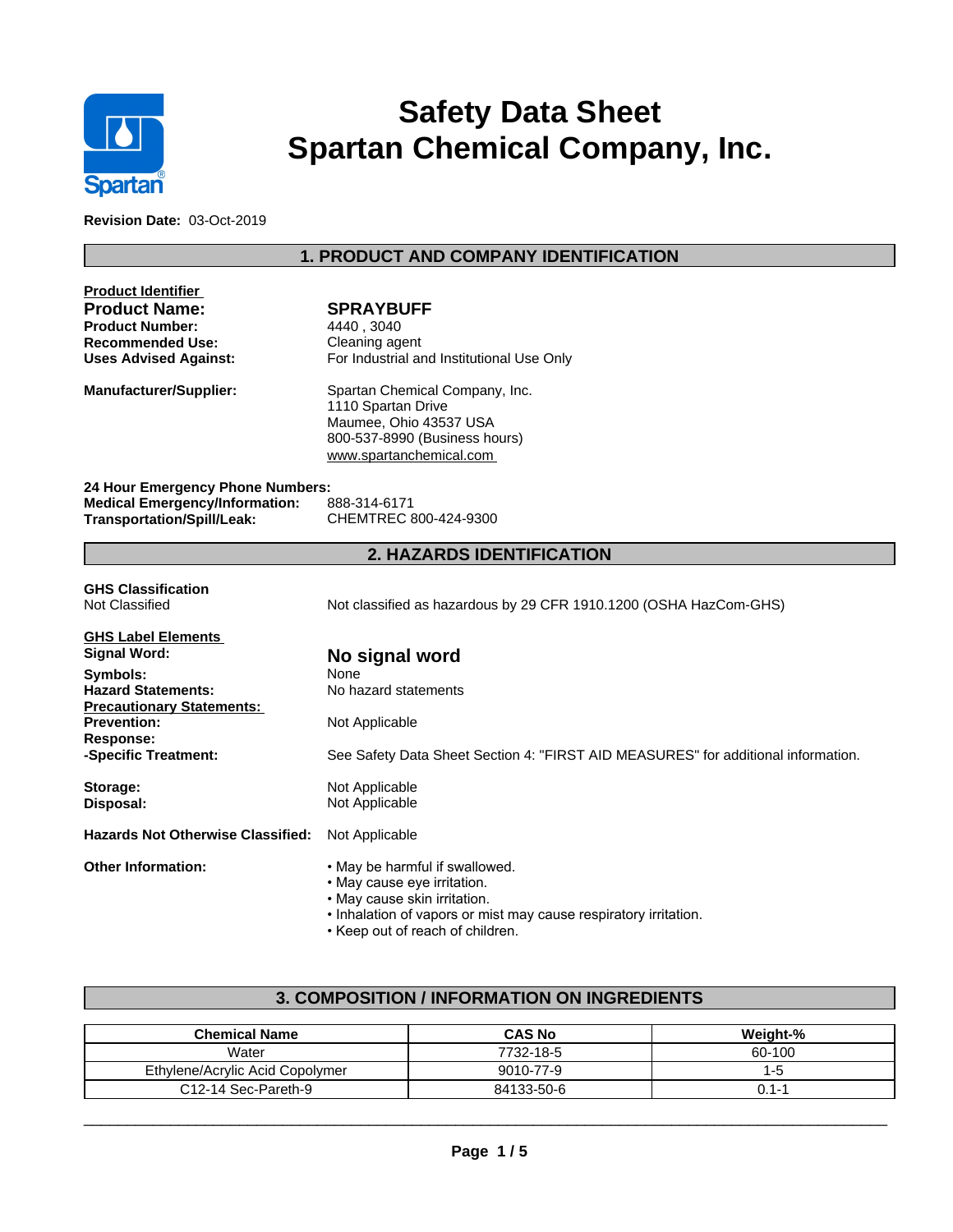| Methylchloroisothiazolinone | 26172-55-4         | ςU. |
|-----------------------------|--------------------|-----|
| Acid Blue 25                | 6408-78-2          | ςU. |
| Methylisothiazolinone       | 2682-20-4          | ςu. |
| Fragrance                   | <b>PROPRIETARY</b> | ςU. |

Specific chemical identity and/or exact percentage of composition has been withheld as a trade secret.

|                                                                         | <b>4. FIRST AID MEASURES</b>                                                                                                                                               |
|-------------------------------------------------------------------------|----------------------------------------------------------------------------------------------------------------------------------------------------------------------------|
| -Eye Contact:                                                           | Rinse cautiously with water for several minutes. Remove contact lenses, if present and<br>easy to do. Continue rinsing. If eye irritation persists: Get medical attention. |
| -Skin Contact:                                                          | Wash with soap and water. If skin irritation occurs: Get medical attention.                                                                                                |
| -Inhalation:                                                            | Remove victim to fresh air and keep at rest in a position comfortable for breathing. Call a<br>poison control center or physician if you feel unwell.                      |
| -Ingestion:                                                             | Rinse mouth. Do NOT induce vomiting. Never give anything by mouth to an unconscious<br>person. Get medical attention if you feel unwell.                                   |
| <b>Note to Physicians:</b>                                              | Treat symptomatically.                                                                                                                                                     |
|                                                                         | <b>5. FIRE-FIGHTING MEASURES</b>                                                                                                                                           |
| <b>Suitable Extinguishing Media:</b>                                    | Product does not support combustion, Use extinguishing agent suitable for type of<br>surrounding fire                                                                      |
| <b>Specific Hazards Arising from the</b><br><b>Chemical:</b>            | Dried product is capable of burning. Combustion products are toxic.                                                                                                        |
| <b>Hazardous Combustion Products:</b>                                   | May include Carbon monoxide Carbon dioxide and other toxic gases or vapors.                                                                                                |
| <b>Protective Equipment and</b><br><b>Precautions for Firefighters:</b> | Wear MSHA/NIOSH approved self-contained breathing apparatus (SCBA) and full<br>protective gear. Cool fire-exposed containers with water spray.                             |

### **6. ACCIDENTAL RELEASE MEASURES**

**Personal Precautions:** Avoid contact with skin, eyes or clothing. Use personal protective equipment as required. **Environmental Precautions:** Do not rinse spill onto the ground, into storm sewers or bodies of water. **Methods for Clean-Up:** Prevent further leakage or spillage if safe to do so. Contain and collect spillage with non-combustible absorbent material, (e.g. sand, earth, diatomaceous earth, vermiculite) and place in container for disposal according to local / national regulations (see Section 13).

## **7. HANDLING AND STORAGE**

| <b>Advice on Safe Handling:</b> | Handle in accordance with good industrial hygiene and safety practice. Wash thoroughly         |
|---------------------------------|------------------------------------------------------------------------------------------------|
|                                 | after handling.                                                                                |
| <b>Storage Conditions:</b>      | Keep containers tightly closed in a dry, cool and well-ventilated place. Keep out of the reach |
|                                 | of children. Keep from freezing.                                                               |
| <b>Suggested Shelf Life:</b>    | 18 months from date of manufacture.                                                            |

## **8. EXPOSURE CONTROLS / PERSONAL PROTECTION**

**Occupational Exposure Limits:** None established.

| <b>Engineering Controls:</b>         | Provide good general ventilation.<br>If work practices generate dust, fumes, gas, vapors or mists which expose workers to<br>chemicals above the occupational exposure limits, local exhaust ventilation or other<br>engineering controls should be considered. |
|--------------------------------------|-----------------------------------------------------------------------------------------------------------------------------------------------------------------------------------------------------------------------------------------------------------------|
| <b>Personal Protective Equipment</b> |                                                                                                                                                                                                                                                                 |
| <b>Eye/Face Protection:</b>          | Not required with expected use.                                                                                                                                                                                                                                 |
| <b>Skin and Body Protection:</b>     | Not required with expected use.                                                                                                                                                                                                                                 |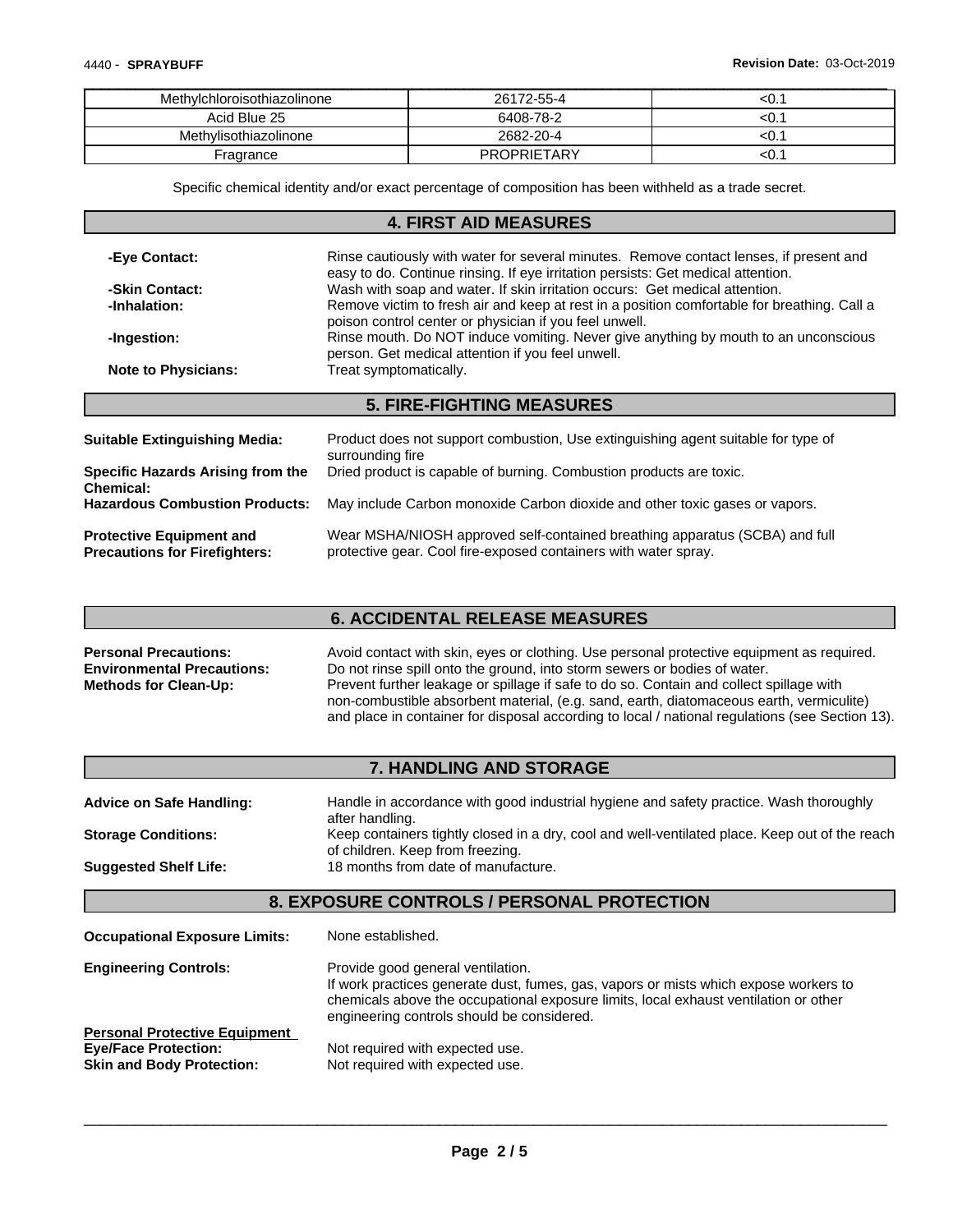| <b>Respiratory Protection:</b>         | Not required with expected use.                                                         |
|----------------------------------------|-----------------------------------------------------------------------------------------|
|                                        | If occupational exposure limits are exceeded or respiratory irritation occurs, use of a |
|                                        | NIOSH/MSHA approved respirator suitable for the use-conditions and chemicals in Section |
|                                        | 3 should be considered.                                                                 |
| <b>General Hygiene Considerations:</b> | Wash hands and any exposed skin thoroughly after handling.                              |
|                                        | See 29 CFR 1910.132-138 for further guidance.                                           |

# **9. PHYSICAL AND CHEMICAL PROPERTIES**

| Appearance/Physical State:             | Liquid                            |
|----------------------------------------|-----------------------------------|
| Color:                                 | Light blue                        |
| lOdor:                                 | Mild                              |
| pH:                                    | 10.0-10.5                         |
| <b>Melting Point / Freezing Point:</b> | No information available.         |
| Boiling Point / Boiling Range:         | 100 °C / 212 °F                   |
| Flash Point:                           | 100 °C / > 212 °F ASTM D56        |
| <b>Evaporation Rate:</b>               | $< 1$ (BuAc = 1)                  |
| Flammability (solid, gas)              | No information available.         |
| <b>Upper Flammability Limit:</b>       | No information available.         |
| <b>Lower Flammability Limit:</b>       | No information available.         |
| Vapor Pressure:                        | No information available.         |
| Vapor Density:                         | <b>INo information available.</b> |
| <b>Specific Gravity:</b>               | 1.000                             |
| Solubility(ies):                       | Miscible in water                 |
| <b>Partition Coefficient:</b>          | <b>No information available.</b>  |
| <b>Autoignition Temperature:</b>       | <b>INo information available.</b> |
| <b>Decomposition Temperature:</b>      | <b>INo information available.</b> |
| Viscosity:                             | lNo information available.        |

# **10. STABILITY AND REACTIVITY**

| <b>Reactivity:</b>             | This material is considered to be non-reactive under normal conditions of use.                     |
|--------------------------------|----------------------------------------------------------------------------------------------------|
| <b>Chemical Stability:</b>     | Stable under normal conditions.                                                                    |
|                                | <b>Possibility of Hazardous Reactions:</b> Not expected to occur with normal handling and storage. |
| <b>Conditions to Avoid:</b>    | Extremes of temperature and direct sunlight.                                                       |
| Incompatible Materials:        | Strong oxidizing agents. Strong acids.                                                             |
| <b>Hazardous Decomposition</b> | May include carbon monoxide, carbon dioxide (CO2) and other toxic gases or vapors.                 |
| <b>Products:</b>               |                                                                                                    |

## **11. TOXICOLOGICAL INFORMATION**

| <b>Likely Routes of Exposure:</b>   | Eyes, Skin, Ingestion, Inhalation.                     |
|-------------------------------------|--------------------------------------------------------|
| <b>Symptoms of Exposure:</b>        |                                                        |
| -Eve Contact:                       | Pain and redness.                                      |
| -Skin Contact:                      | Drying of the skin.                                    |
| -Inhalation:                        | Nasal discomfort and coughing.                         |
| -Ingestion:                         | Pain, nausea, vomiting and diarrhea.                   |
| Immediate, Delayed, Chronic Effects |                                                        |
| Product Information:                | Data not available or insufficient for classification. |

#### **Numerical Measures of Toxicity**

The following acute toxicity estimates (ATE) are calculated based on the GHS document. Data not available or insufficient for classification.

#### **Component Acute Toxicity Information**

| Water<br>Not Available<br>Not Available<br>$> 90$ mL/kg (Rat)<br>7732-18-5<br>C12-14 Sec-Pareth-9<br>$= 2100$ mg/kg (Rat)<br>Not Available<br>Not Available<br>84133-50-6 | <b>Chemical Name</b> | Oral LD50 | Dermal LD50 | <b>Inhalation LC50</b> |
|---------------------------------------------------------------------------------------------------------------------------------------------------------------------------|----------------------|-----------|-------------|------------------------|
|                                                                                                                                                                           |                      |           |             |                        |
|                                                                                                                                                                           |                      |           |             |                        |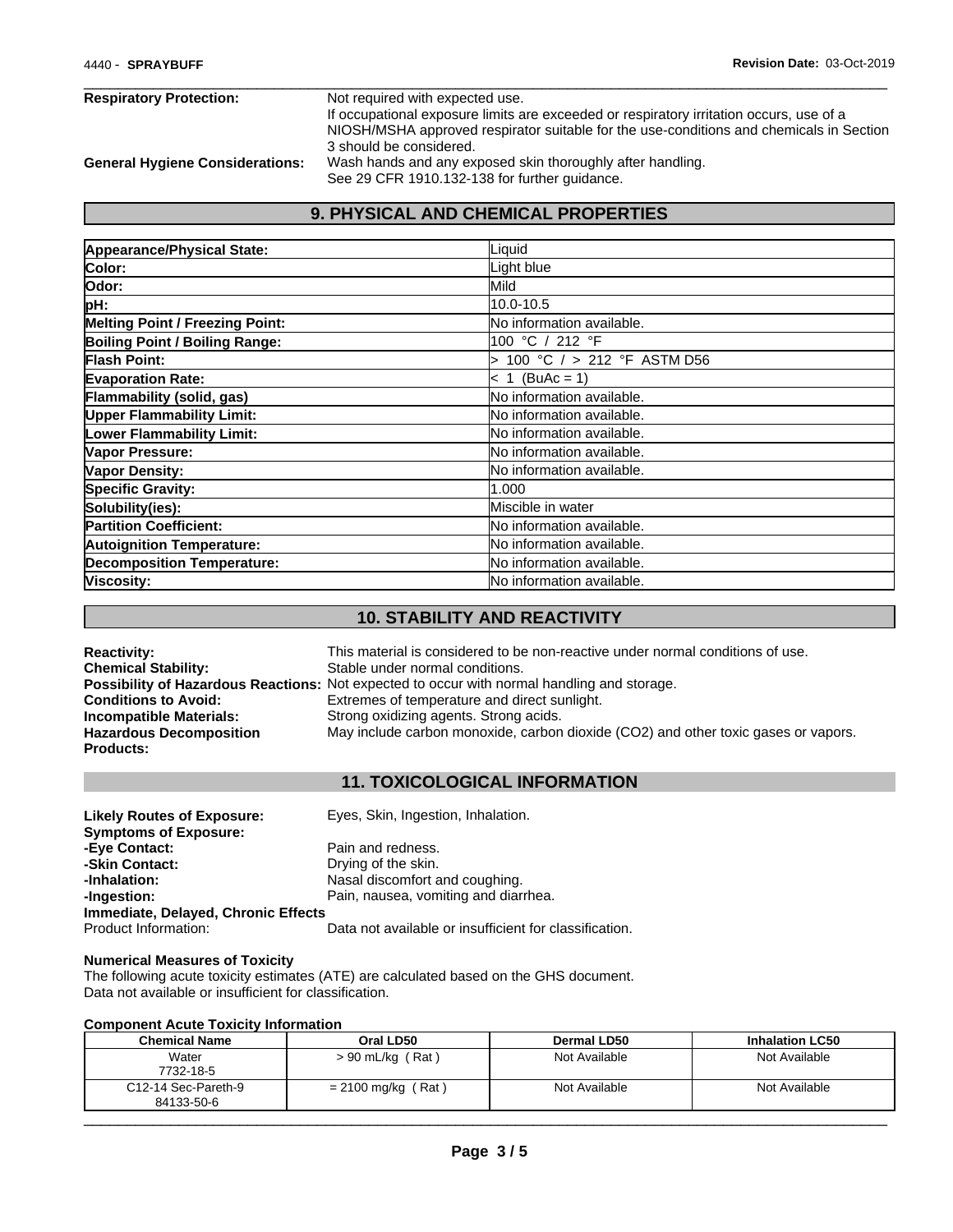| Methylchloroisothiazolinone | Rat<br>$= 48^{\circ}$<br>mg/kg | Not<br>: Available | -<br>$\sim$<br>$'$ Rat ) 4 $\mathsf{h}$<br>23 mg/L<br>$\overline{\phantom{0}}$ |
|-----------------------------|--------------------------------|--------------------|--------------------------------------------------------------------------------|
| 26172-55-4                  |                                |                    |                                                                                |

**Carcinogenicity:** No components present at 0.1% or greater are listed as to being carcinogens by ACGIH, IARC, NTP or OSHA.

## **12. ECOLOGICAL INFORMATION**

| <b>Ecotoxicity</b> |  |
|--------------------|--|
|                    |  |

| <b>Chemical Name</b>                                             | <b>Algae/Aquatic Plants</b>                                                                                                                                | Fish                                                                                                                                       | Toxicity to<br><b>Microorganisms</b> | <b>Crustacea</b>                                                                                                                                         |
|------------------------------------------------------------------|------------------------------------------------------------------------------------------------------------------------------------------------------------|--------------------------------------------------------------------------------------------------------------------------------------------|--------------------------------------|----------------------------------------------------------------------------------------------------------------------------------------------------------|
| C12-14 Sec-Pareth-9<br>84133-50-6                                | Not Available                                                                                                                                              | 3.2: 96 h Pimephales<br>promelas mg/L LC50                                                                                                 | Not Available                        | 3.2: 48 h water flea mg/L<br>EC50                                                                                                                        |
| Methylchloroisothiazolinone<br>26172-55-4                        | $0.11 - 0.16$ : 72 h<br>Pseudokirchneriella<br>subcapitata mg/L EC50<br>static 0.03 - 0.13: 96 h<br>Pseudokirchneriella<br>subcapitata mg/L EC50<br>static | 1.6: 96 h Oncorhynchus<br>mykiss mg/L LC50<br>semi-static                                                                                  | Not Available                        | 4.71: 48 h Daphnia magna<br>mg/L EC50 0.12 - 0.3: 48 h<br>Daphnia magna mg/L EC50<br>Flow through 0.71 - 0.99: 48<br>h Daphnia magna mg/L<br>EC50 Static |
| <b>Persistence and Degradability:</b><br><b>Bioaccumulation:</b> | No information available.<br>No information available.                                                                                                     |                                                                                                                                            |                                      |                                                                                                                                                          |
| <b>Other Adverse Effects:</b>                                    | No information available.                                                                                                                                  |                                                                                                                                            |                                      |                                                                                                                                                          |
|                                                                  |                                                                                                                                                            | <b>13. DISPOSAL CONSIDERATIONS</b>                                                                                                         |                                      |                                                                                                                                                          |
| <b>Disposal of Wastes:</b><br><b>Contaminated Packaging:</b>     |                                                                                                                                                            | Dispose of in accordance with federal, state and local regulations.<br>Dispose of in accordance with federal, state and local regulations. |                                      |                                                                                                                                                          |

## **14. TRANSPORT INFORMATION**

| DOT:<br><b>Proper Shipping Name:</b><br><b>Special Provisions:</b> | Not Regulated<br>Non-Hazardous Products<br>Shipping descriptions may vary based on mode of transport, quantities, package size,<br>and/or origin and destination. Check with a trained hazardous materials transportation<br>expert for information specific to your situation. |
|--------------------------------------------------------------------|---------------------------------------------------------------------------------------------------------------------------------------------------------------------------------------------------------------------------------------------------------------------------------|
| IMDG:                                                              | Not Regulated                                                                                                                                                                                                                                                                   |
| <b>Proper Shipping Name:</b>                                       | Non-Hazardous Products                                                                                                                                                                                                                                                          |

## **15. REGULATORY INFORMATION**

**TSCA Status:** (Toxic Substance Control Act Section 8(b) Inventory) All chemical substances in this product are included on or exempted from listing on the TSCA Inventory of Chemical Substances.

**SARA 313**

This product does not contain listed substances above the "de minimus" level

#### **SARA 311/312 Hazard Categories**

| <b>Acute Health Hazard:</b>        | Yes |
|------------------------------------|-----|
| <b>Chronic Health Hazard:</b>      | Nο  |
| Fire Hazard:                       | N٥  |
| Sudden release of pressure hazard: | No. |
| <b>Reactive Hazard:</b>            | N٥  |

#### **California Proposition 65**

This product is not subject to warning requirements under California Proposition 65.